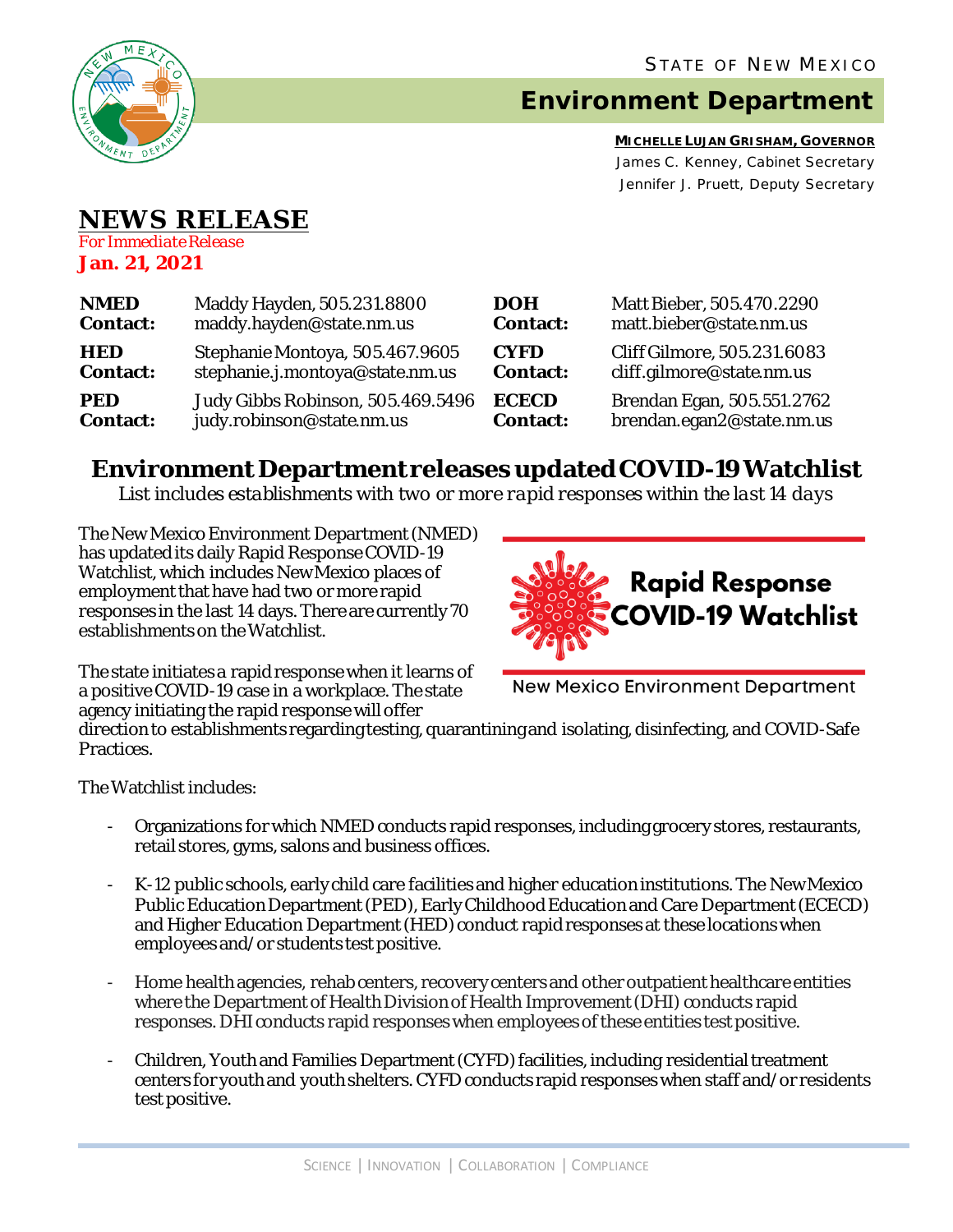The Rapid Response COVID-19 Watchlist allows the public to make more informed decisions when patronizing establishments and also assists NMED's Occupational Health and Safety Bureauand other state and local regulatory agencies in evaluating whether organizations are complying with state public health orders and COVID-Safe Practices. State regulatory agencies may initiate compliance investigations and/or exercise enforcement when establishments fail to adhere to required practices.

The current public health order mandates certain establishments close for two weeks if they have four or more rapid responses within the last 14 days. The closure requirement applies to food and drink establishments, retail spaces, places of lodging, close-contact businesses as defined in the Nov. 13, 2020 public health order, and essential businesses (other than healthcare operations, utility and media services).

When there are four or more rapid responses at a location within 14 calendar days, the New Mexico Environment Department will refer the establishment to the Department of Health, which will evaluate and make the decision on establishment closure. An establishment may be permitted to continue operating if the Department of Health, after consultation with the New Mexico Environment Department, determines that the business is a sole provider of goods or services within a community, or if they have committed to regular surveillance testing of their workforce.

The current Rapid Response COVID-19 Watchlist and closure list, which includes all establishments that have been required to close, are poste[d here.](https://www.env.nm.gov/rapid-response-data/)



**New Mexico Environment Department** 

### **Thursday, January 21**

| <b>AGENCY</b>   |                                    |                       |                    |                   | <b>NUMBER OF</b><br><b>RAPID</b> |
|-----------------|------------------------------------|-----------------------|--------------------|-------------------|----------------------------------|
| <b>ASSIGNED</b> | <b>NAME</b>                        | <b>ADDRESS</b>        | <b>CITY</b>        | <b>COUNTY</b>     | <b>RESPONSES*</b>                |
|                 |                                    | 2503 CLARK CARR       |                    |                   |                                  |
| <b>NMED</b>     | 10 TANKER AIR CARRIER              | LOOPSE # A            | <b>ALBUQUERQUE</b> | <b>BERNALILLO</b> | 2                                |
| <b>NMED</b>     | <b>AAA PUMPING SVC</b>             | 2855 2ND ST SW        | <b>ALBUQUERQUE</b> | <b>BERNALILLO</b> | 2                                |
|                 |                                    | 3741 ELLISON RD       |                    |                   |                                  |
| <b>NMED</b>     | <b>BEST BUY</b>                    | NW#D                  | <b>ALBUQUERQUE</b> | <b>BERNALILLO</b> | 2                                |
|                 |                                    | 7100 2ND ST NW #      |                    |                   |                                  |
| <b>NMED</b>     | <b>CHOICE STEEL</b>                | B                     | <b>ALBUQUERQUE</b> | <b>BERNALILLO</b> | 6                                |
|                 |                                    | 9955 COORS            |                    |                   |                                  |
| <b>NMED</b>     | <b>COSTCO WHOLESALE</b>            | <b>BYPASS NW</b>      | <b>ALBUQUERQUE</b> | <b>BERNALILLO</b> | 2                                |
|                 |                                    | 221 AIRPORT DR        |                    |                   |                                  |
| <b>NMED</b>     | <b>LABATT FOOD SVC</b>             | <b>NW</b>             | <b>ALBUQUERQUE</b> | <b>BERNALILLO</b> | 2                                |
|                 |                                    | <b>4300 ALEXANDER</b> |                    |                   |                                  |
| <b>NMED</b>     | <b>MISSION FOODS</b>               | <b>BLVD NE</b>        | <b>ALBUQUERQUE</b> | <b>BERNALILLO</b> | 4                                |
|                 |                                    | 200 TRAMWAY           |                    |                   |                                  |
| <b>NMED</b>     | <b>SMITH'S FOOD &amp; DRUG CTR</b> | <b>BLVD SE</b>        | <b>ALBUQUERQUE</b> | <b>BERNALILLO</b> | 3                                |
|                 |                                    | 4016LOUISIANA         |                    |                   |                                  |
| <b>NMED</b>     | <b>SMITH'S FOOD &amp; DRUG CTR</b> | <b>BLVD NE</b>        | <b>ALBUQUERQUE</b> | <b>BERNALILLO</b> | $\boldsymbol{2}$                 |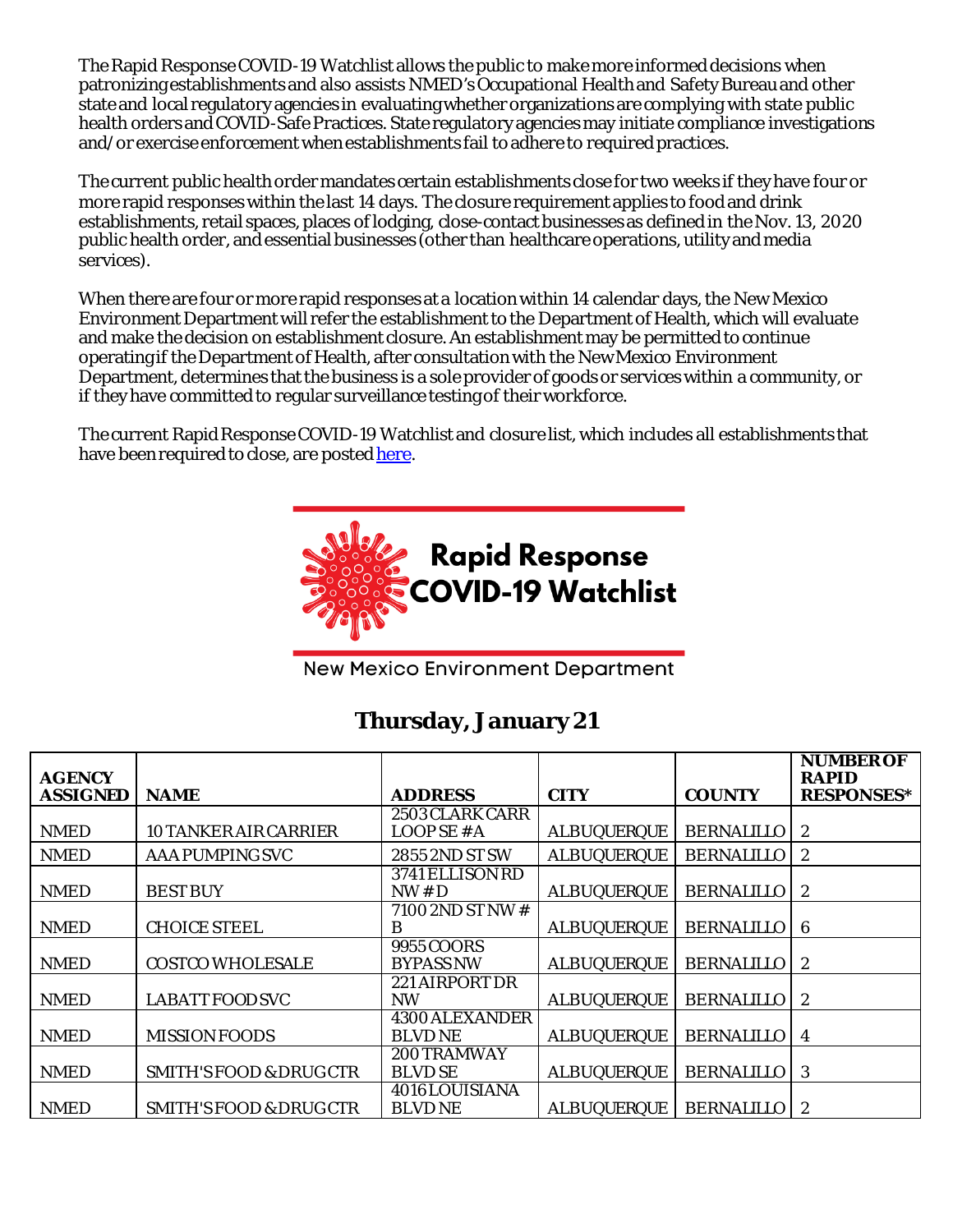| <b>NMED</b>                  | <b>SMITH'S FOOD &amp; DRUG CTR</b>                     | 4700 TRAMWAY<br><b>BLVDNE</b>               | <b>ALBUQUERQUE</b>                         | <b>BERNALILLO</b>                  | 3                              |
|------------------------------|--------------------------------------------------------|---------------------------------------------|--------------------------------------------|------------------------------------|--------------------------------|
| <b>NMED</b>                  | <b>SMITH'S FOOD &amp; DRUG CTR</b>                     | 8040 ACADEMY<br><b>RDNE</b>                 | <b>ALBUQUERQUE</b>                         | <b>BERNALILLO</b>                  | $\mathbf{3}$                   |
|                              |                                                        | 8100 WYOMING                                |                                            |                                    |                                |
| <b>NMED</b>                  | <b>SMITH'S FOOD &amp; DRUG CTR</b>                     | <b>BLVDNE#A</b>                             | <b>ALBUQUERQUE</b>                         | <b>BERNALILLO</b>                  | 3                              |
| <b>NMPED</b>                 | <b>HOPE CHRISTIAN</b><br>ELEMENTARY SCHOOL             | 6721 PALOMAS<br><b>AVE</b>                  | <b>ALBUQUERQUE</b>                         | <b>BERNALILLO</b>                  | $\boldsymbol{2}$               |
| <b>NMPED</b>                 | <b>MENUAL SCHOOL</b>                                   | 301 MENAUL<br><b>BLVDNE</b>                 | <b>ALBUQUERQUE</b>                         | <b>BERNALILLO</b>                  | $\boldsymbol{2}$               |
| <b>DHI</b>                   | <b>ADDUS HEALTHCARE-</b><br><b>OSUNA</b>               | 2129 OSUNA RD<br><b>NE SUITE 101B</b>       | <b>ALBUQUERQUE</b>                         | <b>BERNALILLO</b>                  | $\boldsymbol{2}$               |
|                              |                                                        | <b>3520 PAN</b>                             |                                            |                                    |                                |
| <b>DHI</b>                   | <b>RIGHT AT HOME</b>                                   | <b>AMERICAN</b><br><b>FREEWAYNE</b>         | <b>ALBUQUERQUE</b>                         | <b>BERNALILLO</b>                  | $\overline{\mathbf{4}}$        |
| <b>DHI</b>                   | <b>LA CLINICA DE FAMILIA-</b><br><b>ANTHONYDRIVE</b>   | 855 ANTHONY<br><b>DRIVE</b>                 | <b>ANTHONY</b>                             | <b>DONA ANA</b>                    | $\boldsymbol{2}$               |
| <b>NMED</b>                  | <b>HOLLYFRONTIER CORP</b>                              | 501 E MAIN ST                               | <b>ARTESIA</b>                             | <b>EDDY</b>                        | $\overline{\mathbf{4}}$        |
| <b>NMED</b>                  | <b>CITIZENS BANK</b>                                   | 215 S MAIN AVE                              | <b>AZTEC</b>                               | <b>SAN JUAN</b>                    | $\boldsymbol{2}$               |
| <b>NMED</b>                  | <b>SAFEWAY</b>                                         | 415 N MAIN AVE                              | <b>AZTEC</b>                               | <b>SAN JUAN</b>                    | $\sqrt{2}$                     |
| <b>NMPED</b>                 | <b>COBRE HIGH</b>                                      | 1300 TOM FOY<br><b>BLVD</b>                 | <b>BAYARD</b>                              | <b>GRANT</b>                       | $\boldsymbol{2}$               |
| <b>NMED</b>                  | <b>BNSF RAILWAY</b>                                    | 106 NORTH 1ST ST                            | <b>BELEN</b>                               | <b>VALENCIA</b>                    | $\boldsymbol{2}$               |
|                              |                                                        | 520 NORTH FIRST                             |                                            |                                    |                                |
| <b>NMPED</b>                 | <b>BLOOMFIELDHIGH</b>                                  | <b>ST</b>                                   | <b>BLOOMFIELD</b>                          | <b>SAN JUAN</b>                    | $\boldsymbol{2}$               |
| <b>NMED</b>                  | <b>INTREPID</b>                                        | 210 RED CLOUD<br>RD                         | <b>CARLSBAD</b>                            | <b>EDDY</b>                        | $\boldsymbol{2}$               |
| <b>NMED</b>                  | <b>BNSF RAILWAY CO</b>                                 | 121 S MAIN ST                               | <b>CLOVIS</b>                              | <b>CURRY</b>                       | $\overline{c}$                 |
| <b>DHI</b>                   | <b>COMMUNITY HOME CARE-W</b><br>21ST <sub>ST</sub>     | 1944 W 21ST<br><b>STREET</b>                | <b>CLOVIS</b>                              | <b>CURRY</b>                       | $\boldsymbol{2}$               |
|                              | <b>DEMING PUBLIC SCHOOLS -</b>                         |                                             |                                            |                                    |                                |
| <b>NMPED</b>                 | <b>ADMIN OFFICE</b>                                    | 1001 S DIAMOND                              | <b>DEMING</b>                              | <b>LUNA</b>                        | $\boldsymbol{2}$               |
| <b>NMED</b>                  | <b>ALSCO INC</b>                                       | 511 E CEDAR ST                              | <b>FARMINGTON</b>                          | <b>SAN JUAN</b>                    | $\boldsymbol{2}$               |
| <b>NMED</b>                  | <b>DUGAN PRODUCTION</b>                                | 709 E MURRAY DR                             | <b>FARMINGTON</b>                          | <b>SAN JUAN</b>                    | 3                              |
| <b>NMED</b>                  |                                                        |                                             |                                            |                                    |                                |
| <b>NMED</b>                  | <b>SAFEWAY</b>                                         | <b>3540 E MAIN ST</b>                       | <b>FARMINGTON</b>                          | <b>SAN JUAN</b>                    | $\boldsymbol{2}$               |
|                              | <b>SMITH'S FOOD &amp; DRUG CTR</b>                     | 600 E 20TH ST                               | <b>FARMINGTON</b>                          | <b>SAN JUAN</b>                    | $\sqrt{2}$                     |
| <b>NMPED</b>                 | <b>FARMINGTONMUNICIPAL</b><br><b>SCHOOLS</b>           | 3401 E 30TH                                 | <b>FARMINGTON</b>                          | <b>SAN JUAN</b>                    | 3                              |
|                              | <b>LIFE CARE CENTER OF</b>                             | <b>1101 WEST</b>                            |                                            |                                    |                                |
| <b>DHI</b>                   | <b>FARMINGTON</b>                                      | <b>MURRAY DRIVE</b>                         | <b>FARMINGTON</b>                          | <b>SAN JUAN</b>                    | $\boldsymbol{2}$               |
| <b>DHI</b>                   | <b>SOUTHWESTERNHOME</b><br><b>HEALTH-NAUBURN</b>       | <b>408 N AUBURN</b><br><b>AVENUE SUITEB</b> | <b>FARMINGTON</b>                          | <b>SAN JUAN</b>                    | 3                              |
| <b>NMED</b>                  | <b>WAFD BANK</b>                                       | 221 W AZTEC AVE                             | <b>GALLUP</b>                              | <b>MCKINLEY</b>                    | 3                              |
| <b>NMED</b>                  | <b>SMITH'S FOOD &amp; DRUG CTR</b>                     | 700 E ROOSEVELT<br>AVE #1                   | <b>GRANTS</b>                              | <b>CIBOLA</b>                      | $\boldsymbol{2}$               |
| <b>DHI</b>                   | <b>BASIN COORDINATED</b><br>HEALTH CARE-N FIRST ST.    | 900 N. FIRST ST.<br><b>SUITE B</b>          | <b>GRANTS</b>                              | <b>CIBOLA</b>                      | $\boldsymbol{2}$               |
| <b>NMPED</b>                 | <b>HOUSTON MIDDLE SCHOOL</b>                           | 300NORTH<br><b>HOUSTON</b>                  | <b>HOBBS</b>                               | <b>LEA</b>                         | $\boldsymbol{2}$               |
|                              | <b>GUIDANCE CENTEROF LEE</b><br><b>COUNTY</b>          | <b>920 WEST</b>                             | <b>HOBBS</b>                               | <b>LEA</b>                         |                                |
| <b>DHI</b>                   | <b>GUIDANCE CENTEROF LEA</b>                           | <b>BROADWAYST</b><br>3821 W COLLEGE         |                                            |                                    | $\boldsymbol{2}$               |
| <b>CYFD</b>                  | <b>COUNTY</b>                                          | <b>LANE</b>                                 | <b>HOBBS</b>                               | <b>LEA</b>                         | $\mathbf{3}$                   |
| <b>NMPED</b>                 | <b>JEMEZ VALLEY ELEMENTARY</b>                         | 8501 HWY 4                                  | <b>JEMEZ PUEBLO</b>                        | <b>SANDOVAL</b>                    | $\sqrt{2}$                     |
| <b>NMPED</b><br><b>NMPED</b> | <b>JEMEZ VALLEY HIGH</b><br><b>JEMEZ VALLEY MIDDLE</b> | 8501 HWY 4<br>8501 HWY 4                    | <b>JEMEZ PUEBLO</b><br><b>JEMEZ PUEBLO</b> | <b>SANDOVAL</b><br><b>SANDOVAL</b> | $\sqrt{2}$<br>$\boldsymbol{2}$ |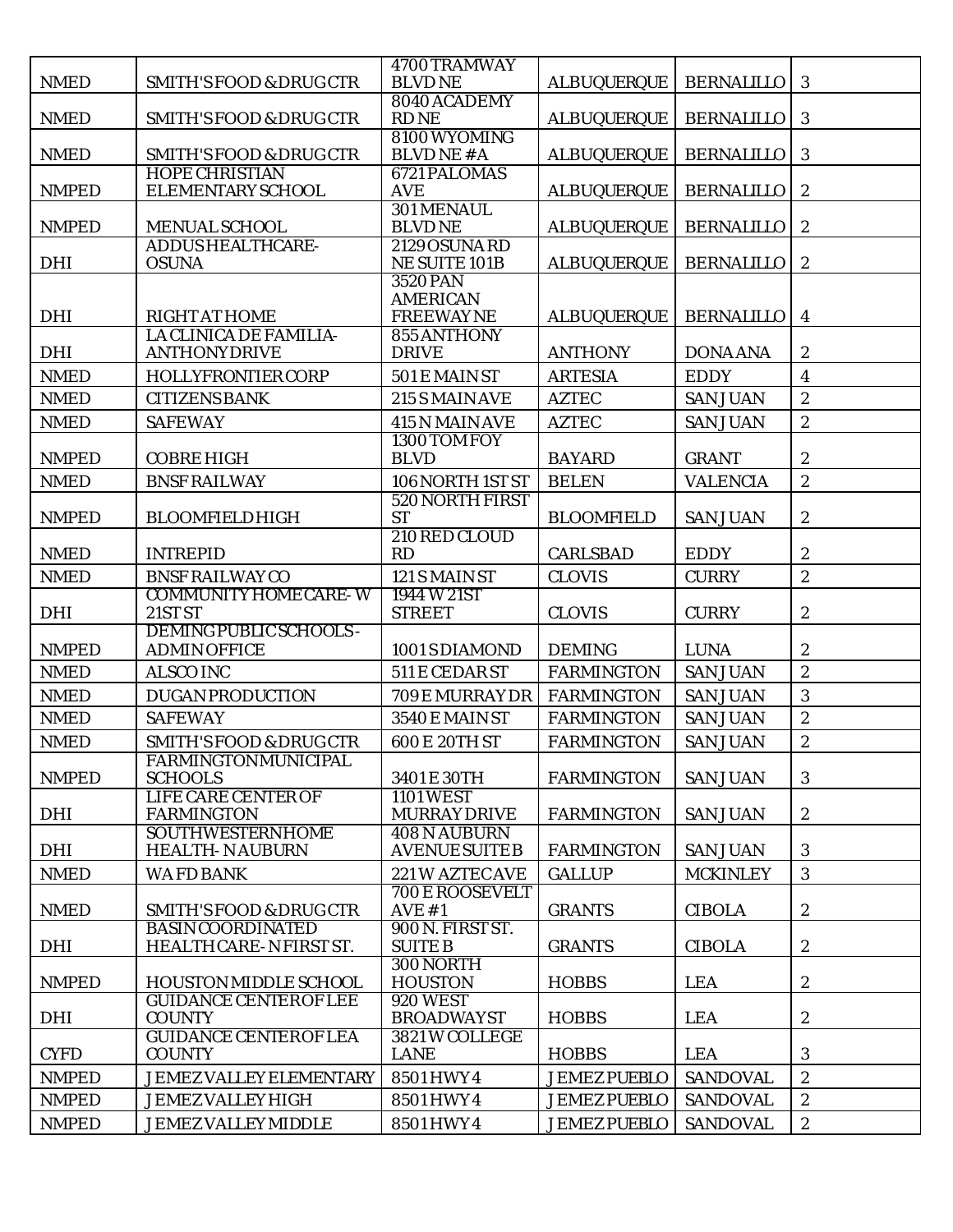| <b>DHI</b>   | APEXNETWORK PHYSICAL<br><b>THERAPY</b>                         | <b>4206 US64 SUITE</b><br>A1               | <b>KIRTLAND</b>   | <b>SAN JUAN</b>   | $\boldsymbol{2}$        |
|--------------|----------------------------------------------------------------|--------------------------------------------|-------------------|-------------------|-------------------------|
| <b>DHI</b>   | <b>AMERICA'S BEST CARE</b>                                     | 760 W PICACHO<br><b>AVE</b>                | <b>LAS CRUCES</b> | <b>DONA ANA</b>   | $\boldsymbol{2}$        |
|              |                                                                |                                            |                   |                   |                         |
| <b>DHI</b>   | <b>HOME KARE INC</b>                                           | <b>2293 DIVOT</b><br><b>AVENUE</b>         | <b>LAS CRUCES</b> | <b>DONA ANA</b>   | $\overline{\mathbf{4}}$ |
| <b>DHI</b>   | <b>MOUNTAIN SHADOWS</b>                                        | 800NTELSHOR<br><b>BLVD SUITE B</b>         | <b>LAS CRUCES</b> | <b>DONA ANA</b>   | 3                       |
| <b>ECECD</b> | <b>LITTLE TUMBLEWEED</b><br>DAYCARE - NEW BEGINNINGS           | 4505 BATAAN<br><b>MEMORIALWEST</b>         | <b>LAS CRUCES</b> | <b>DONA ANA</b>   | $\boldsymbol{2}$        |
|              | THE CHILDREN'S GARDEN                                          |                                            |                   |                   |                         |
| <b>ECECD</b> | <b>CHILD DEVELOPMENT</b><br><b>CENTERVI</b>                    | 3860 SONOMA<br><b>SPRINGS</b>              | <b>LAS CRUCES</b> | <b>DONA ANA</b>   | $\mathbf{2}$            |
| <b>NMED</b>  | <b>4TH JUDICIAL DISTRICT</b><br><b>ATTORNEY</b>                | <b>1800 NEW</b><br><b>MEXICO AVE</b>       | <b>LASVEGAS</b>   | <b>SAN MIGUEL</b> | 3                       |
| <b>DHI</b>   | NEW MEXICO BEHAVIORAL<br><b>HEALTH</b>                         | 3695 HOT<br>SPRINGS BLVD.                  | <b>LASVEGAS</b>   | <b>SAN MIGUEL</b> | $\bf 5$                 |
| <b>NMED</b>  | LOS ALAMOS CNTY ANIMAL<br><b>SHELTER</b>                       | 226 EAST RD                                | <b>LOSALAMOS</b>  | <b>LOSALAMOS</b>  | $\boldsymbol{2}$        |
| <b>NMED</b>  | <b>SMITH'S FOOD &amp; DRUG CTR</b>                             | 751 TRINITY DR                             | <b>LOSALAMOS</b>  | <b>LOSALAMOS</b>  | $\overline{2}$          |
|              | <b>BELLA VIDA HEALTH CARE</b>                                  | 328 MAIN STREET                            |                   |                   |                         |
| <b>DHI</b>   | <b>CLINIC</b>                                                  | <b>NE</b>                                  | <b>LOSLUNAS</b>   | <b>VALENCIA</b>   | 3                       |
| <b>CYFD</b>  | <b>SANDHILL</b>                                                | 82 ROMERO ROAD                             | <b>LOSLUNAS</b>   | <b>VALENCIA</b>   | 3                       |
| <b>CYFD</b>  | YOUTH HEALTH ASSOCIATES                                        | 40 HOB RD                                  | <b>LOSLUNAS</b>   | <b>VALENCIA</b>   | $\sqrt{2}$              |
| <b>NMED</b>  | RED MESA EXPRESS STORE                                         | 11260 USHWY 550                            | <b>NAGEEZI</b>    | <b>MC KINLEY</b>  | 3                       |
|              |                                                                | 1000 RIO RANCHO                            |                   |                   |                         |
| <b>NMED</b>  | <b>SMITH'S FOOD &amp; DRUG CTR</b>                             | <b>DRSE</b>                                | <b>RIO RANCHO</b> | <b>SANDOVAL</b>   | $\mathbf{3}$            |
| <b>ECECD</b> | <b>HAPPY DAYS CHRISTIAN DAY</b><br><b>CARE &amp; PRESCHOOL</b> | <b>2001 GOLF</b><br><b>COURSE RD</b>       | <b>RIO RANCHO</b> | <b>SANDOVAL</b>   | $\boldsymbol{2}$        |
|              |                                                                |                                            |                   |                   | $\overline{2}$          |
| <b>NMED</b>  | <b>LEPRINO FOODS CO</b>                                        | <b>5600 OMAHA RD</b><br><b>1410 S MAIN</b> | <b>ROSWELL</b>    | <b>CHAVES</b>     |                         |
| <b>DHI</b>   | <b>COMFORT KEEPERS-SMAIN</b>                                   | <b>STREET</b>                              | <b>ROSWELL</b>    | <b>CHAVES</b>     | $\boldsymbol{2}$        |
| <b>DHI</b>   | <b>KYMERA INDEPENDENT</b><br><b>PHYSICIANS</b>                 | 400 MILITARY<br><b>HEIGHTS PLACE</b>       | <b>ROSWELL</b>    | <b>CHAVES</b>     | 3                       |
| <b>ECECD</b> | <b>TADPOLES DAYCARE</b>                                        | 2205 N. ATKINSON                           | <b>ROSWELL</b>    | <b>CHAVES</b>     | $\sqrt{2}$              |
|              | WORKING MOTHERS DAY                                            |                                            |                   |                   |                         |
| <b>ECECD</b> | <b>NURSERY</b>                                                 | 500 E BLAND                                | <b>ROSWELL</b>    | <b>CHAVES</b>     | $\boldsymbol{2}$        |
| <b>CYFD</b>  | <b>ASSURANCE HOME</b>                                          | <b>1000 8TH EAST</b><br><b>STREET</b>      | <b>ROSWELL</b>    | <b>CHAVES</b>     | 3                       |
| <b>NMED</b>  | <b>SAM'S CLUB</b>                                              | 4201 RODEO RD                              | <b>SANTAFE</b>    | <b>SANTAFE</b>    | $\overline{2}$          |
|              |                                                                | 2110 SPACHECO                              |                   |                   |                         |
| <b>NMED</b>  | <b>SMITH'S FOOD &amp; DRUG CTR</b>                             | <b>ST</b>                                  | <b>SANTAFE</b>    | <b>SANTAFE</b>    | $\boldsymbol{2}$        |
| DHI          | <b>SOUTHWESTERNPRIVATE</b><br><b>SERVICES-HWY 491</b>          | HIGHWAY 491                                | <b>SHIPROCK</b>   | <b>SAN JUAN</b>   | $\boldsymbol{2}$        |
| <b>NMPED</b> | <b>TEXICO HIGH</b>                                             | 520 NORTH<br><b>GRIFFIN</b>                | <b>TEXICO</b>     | <b>CURRY</b>      | $\boldsymbol{2}$        |
|              |                                                                | 31 SHERWOOD                                |                   |                   |                         |
| <b>NMED</b>  | <b>SMITH'S FOOD &amp; DRUG CTR</b>                             | <b>BLVD</b>                                | <b>WHITE ROCK</b> | <b>LOSALAMOS</b>  | 3                       |

\*In the last 14 calendar days

#### ###

NMED does not discriminate on the basis of race, color, national origin, disability, age or sex in the administration of its programs or activities, as required by applicable laws and regulations. NMED is responsible for coordination of compliance efforts and receipt of inquiries concerning nondiscrimination requirements implemented by 40 C.F.R. Parts 5 and 7, including Title VI of the Civil Rights Act of 1964, as amended; Section 504 of the Rehabilitation Act of 1973; the Age Discrimination Act of 1975, Title IX of the Education Amendments of 1972, and Section 13 of the Federal Water Pollution Control Act Amendments of 1972. If you have any questions about this notice or any of NMED's non-discrimination programs, policies or procedures, you may contact: